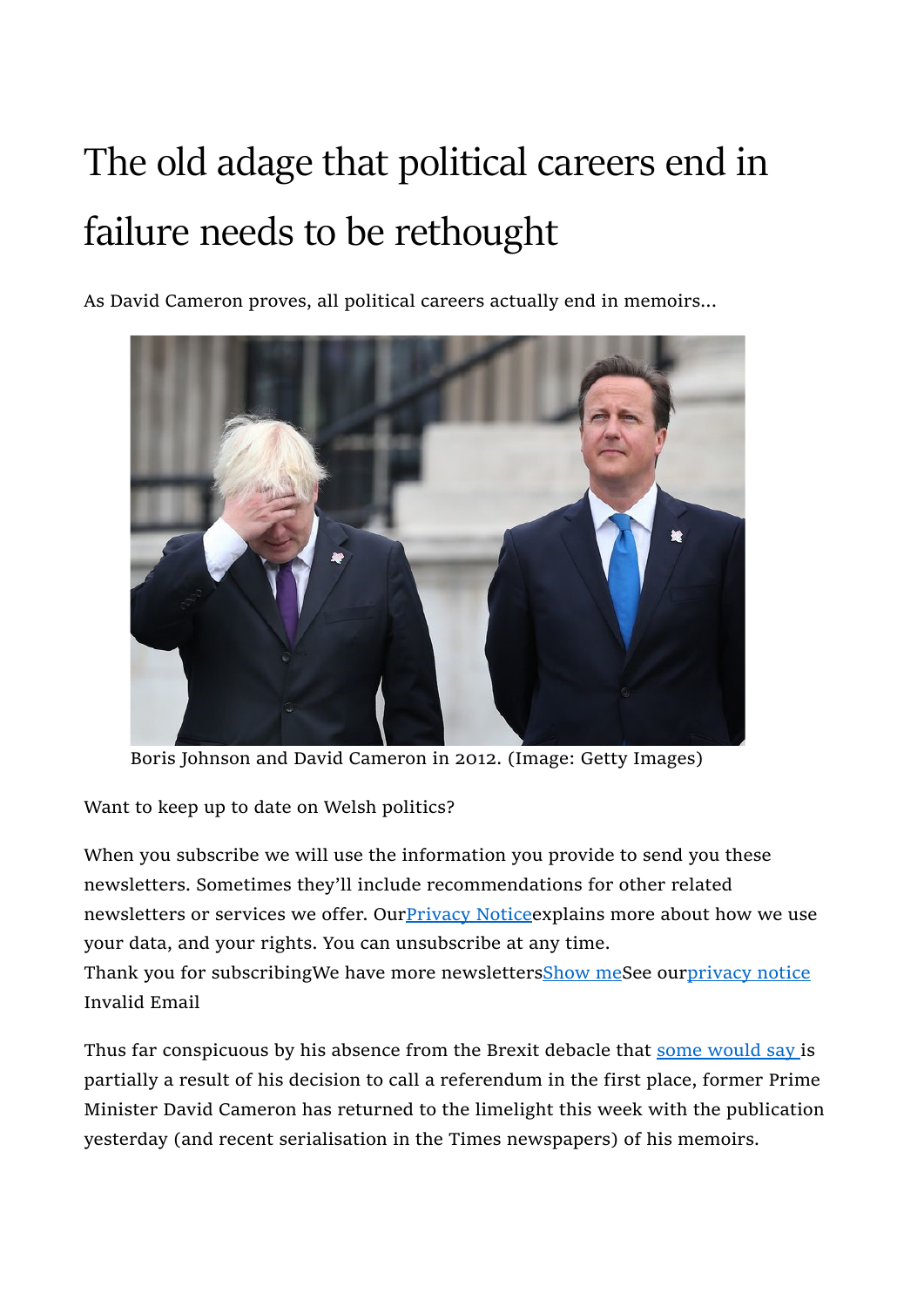Reportedly paid £800,000 by publishers HarperCollins, Cameron's 752-page autobiography, soberly titled For the Record, takes us through his career until his resignation on the morning after the referendum result in 2016.

As a taster, we were able to read in the Times of Cameron's withering assessment of former ally Boris Johnson as mendacious, calculating and selfish (who knew?), learn that Michael Gove was a "foam-flecked Faragist" warning untruthfully that "the entire Turkish population was about to come to Britain", and that he has no regrets about calling the referendum, which he saw as essential and unavoidable.

Away from politics, Cameron writes movingly about the life and death of his son Ivan, who passed away when he was just six years old. Cameron's love for Ivan, who suffered from Ohtahara syndrome and from regular heart seizures, shines through.

"I loved the Boy with the utmost love of which my soul is capable," he writes.

Also abundantly clear is Cameron's affection and admiration for his wife, Samantha.

So, this week there has been a flurry of publicity to promote the memoir. As well as the serialisations, which were picked and pored over by rival newspapers and current affairs programmes, there have been interviews with Tom Bradby on ITV, the beginning of the BBC series the Cameron Years and an interview with Radio 4's John Humphrys, which coincidentally marked the end of the interviewer's time on the flagship Today radio programme.

It might well be that such publicity is needed. The Guardian recently reported that in terms of pre-orders the book was ranking as low as 335 in the Amazon charts. This is tempered, though, by the view of Waterstone's chief executive, James Daunt, who stated in the same Guardian feature that early signs were that For the Record was going to be "really popular" and a "really big publishing event".

Whatever happens, the book is going to have perform extraordinarily well to get anywhere near the initial sales of Tony Blairs' A Journey. In 2010, the former Labour PM's memoir became Waterstone's fastest selling autobiography ever, also topping the Amazon.co.uk's best-seller list.

The plain fact is that the idea of political memoir - where politicians provide their own unchallenged verdict on their lives and careers - is almost as old as the business of politics itself and as Professor George Egerton has written in his anthology of essays on political memory, it's absolutely expected that leaders will produce accounts of their time in power. Such memoirs continue to sell in relatively large numbers, con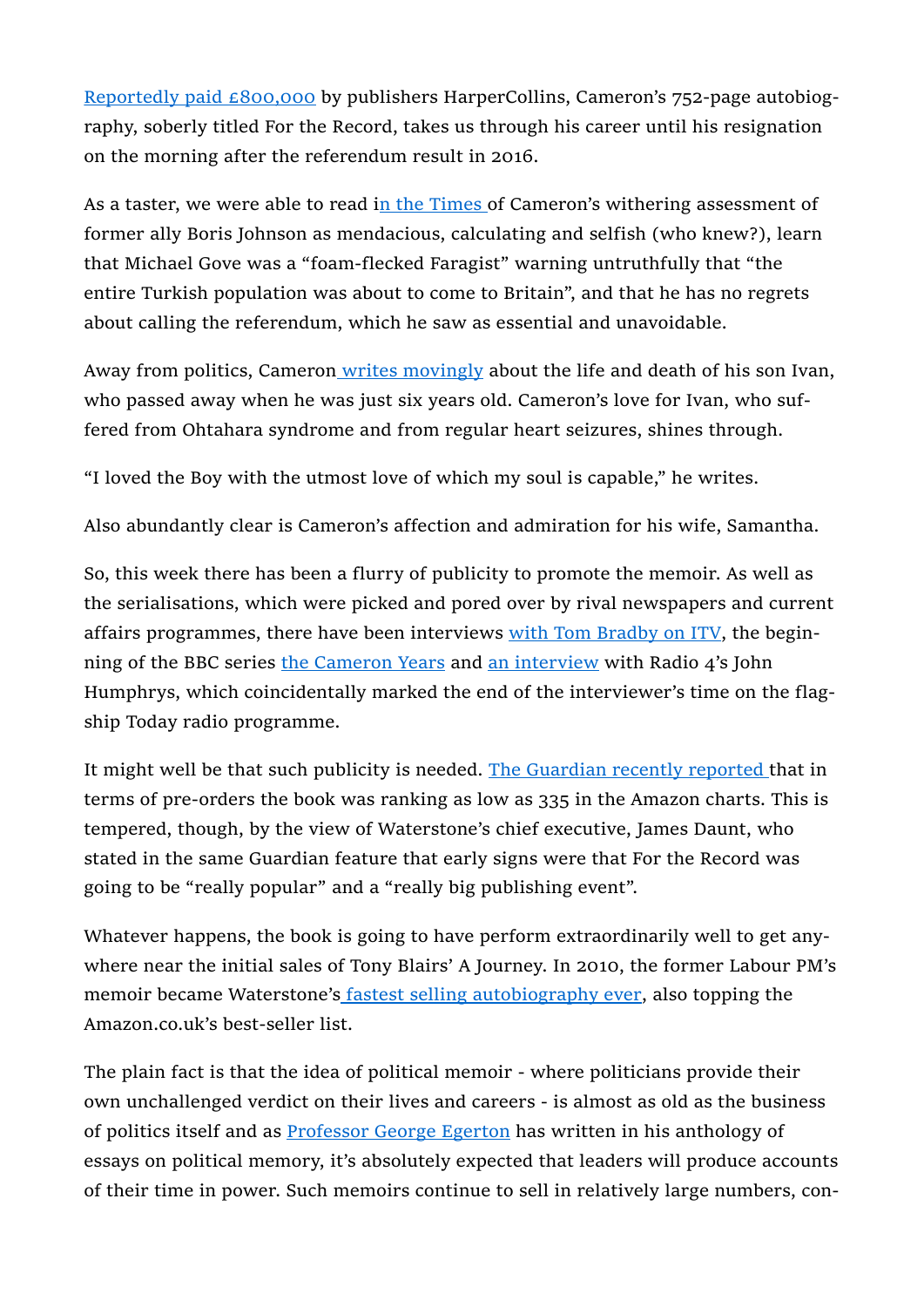stituting the most popular form of historic literature. They offer, suggests Egerton, major revelations, insight and high class gossip.

That's the hope, anyway. But there is always the risk that efforts to combine accounts of high office with the minutiae of everyday life will inevitably irritate and embarrass. Reviews of Blair's memoirs pointed to "the clichés and pop psychology [that] will make you grimace, but Tony Blair's memoir is also remarkably candid - except when it comes to Iraq".

The problem seemed to be overfamiliarity where it wasn't necessary and a lack of candour where it was. Indeed, one passage of A Journey was nominated for the Literary Review magazine's bad sex award.

Look away now, readers of a sensitive disposition: "That night she [Cherie] cradled me in her arms and soothed me; told me what I needed to be told; strengthened me... On that night of 12 May 1994 I needed that love [she] gave me, selfishly. I devoured it to give me strength. I was an animal following my instinct..."

Yet surely this is preferable to the many memoirs which barely acknowledge a life outside of office. For various reasons, I have over the years spent far too long in the company of Margaret Thatcher's Downing Street Years which, in its 900 pages, is a monumentally tedious read which nonetheless does capture her single-minded approach to government and commitment to her own brilliance.

The most popular form of political memoir is of course the diary, and in recent years there have been two outstanding exponents of the form who have found both critical and popular acclaim.

The volumes of writing by former Tory MP and Thatcher devotee Alan Clark were so salacious, candid and shocking they were turned into a comedy drama by the BBC. Here we had an openly fascistic sex maniac reporting from the frontline of British Conservative politics during the turbulent years of unbroken power in the 1980s. If Thatcher couldn't tell us how she really felt, then Clark at least provided a vicarious, interpretative spin around the decadence of a privileged Tory life.

On the other side of the coin is Tony Benn, whose exhaustive accounts of his 40 years on the political frontlines from 1950-90 were finally collected together in 2005.

Here was a man devoted to socialism's cause recording every scintilla of detail accumulated from a complete immersion in what he saw as an unending fight for equality. To read the diary entries from when he was at the heart of politics in the 1960s and